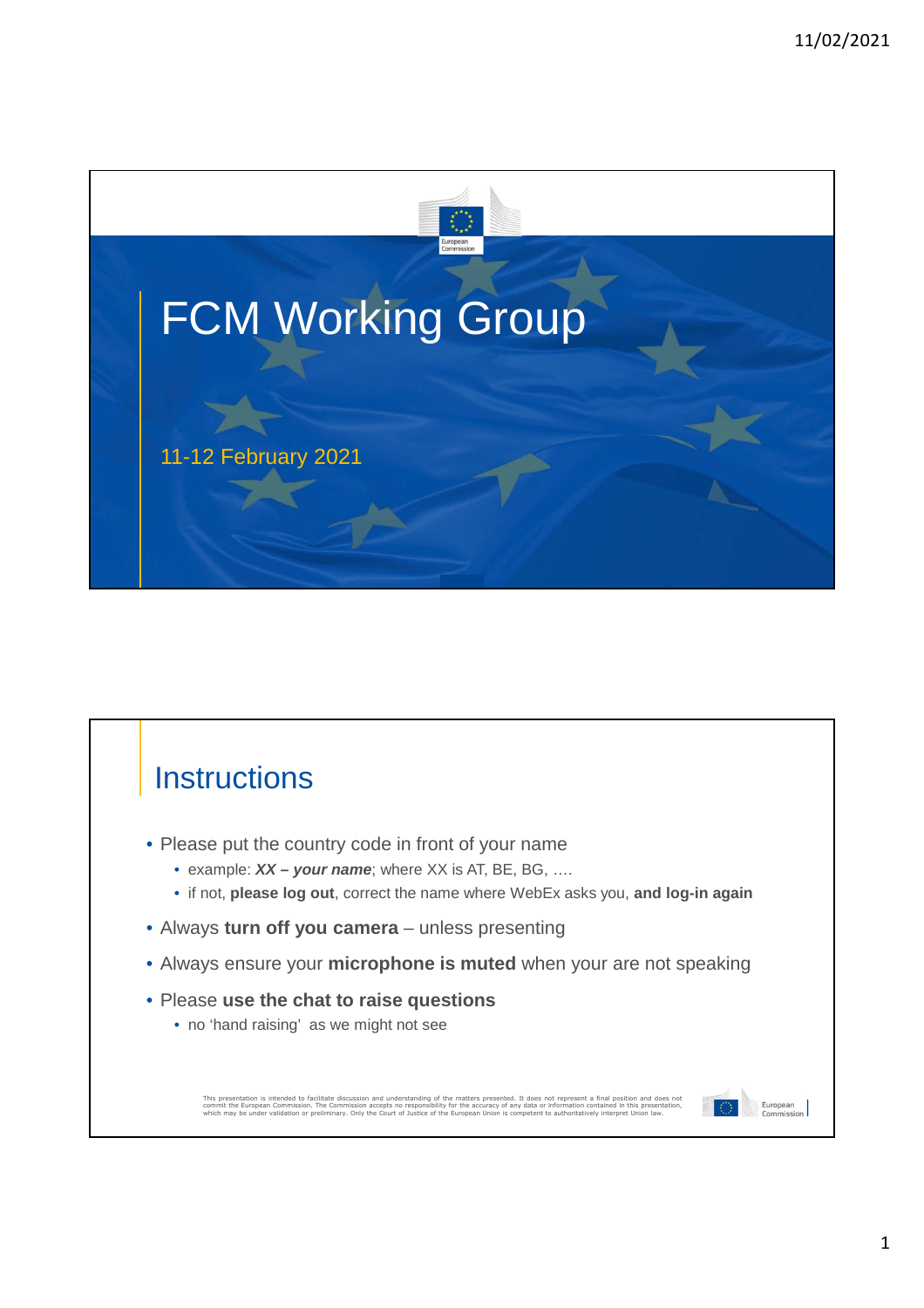

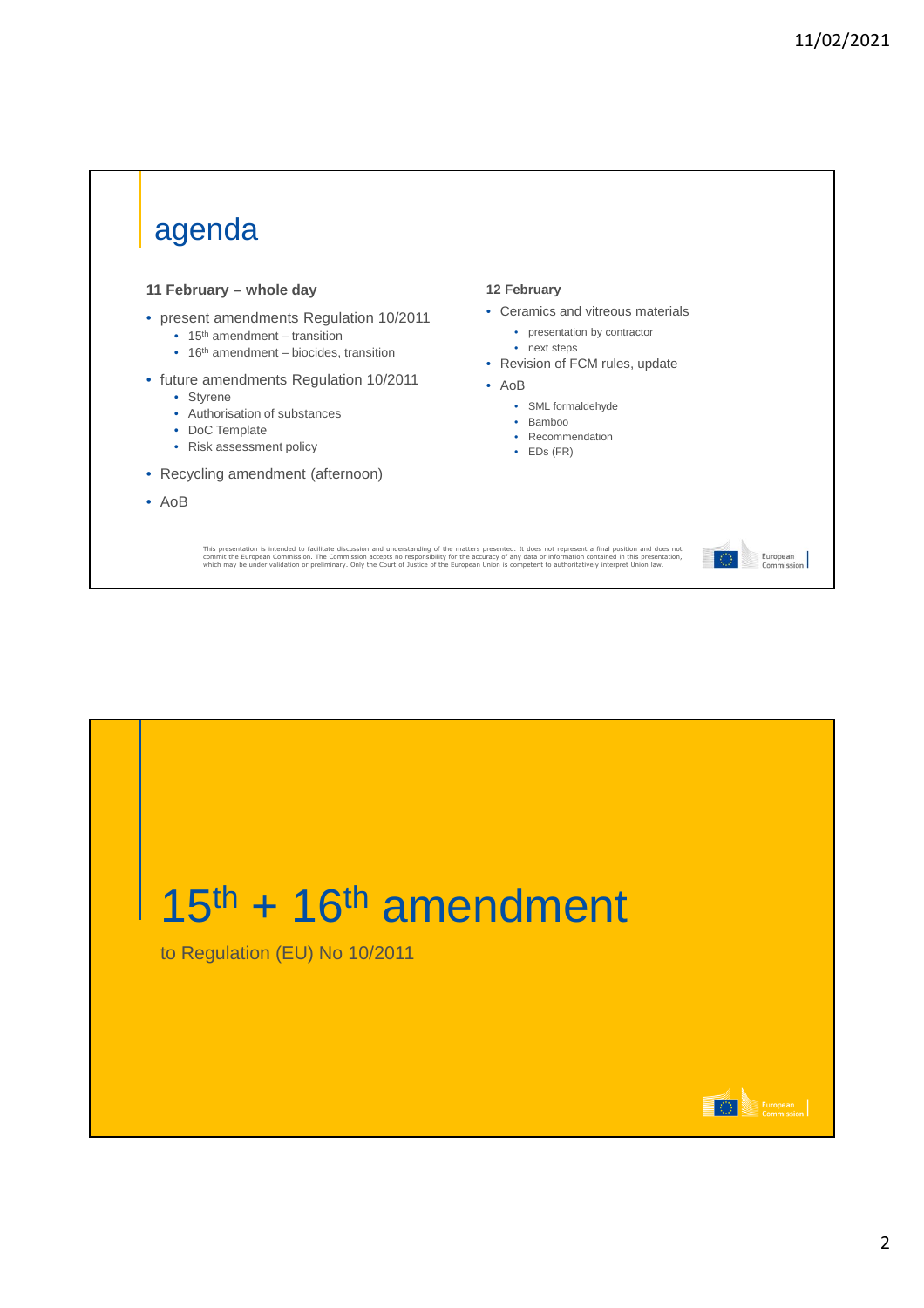# 15th amendment

• Transition period is raising questions:

'Plastic materials and articles complying with Regulation (EU) No 10/2011 as applicable before the entry into force of this Regulation, and which were<br>first placed on the market before 23 March 2021 may continue to be plac *exhaustion of stocks.'*

> DoC 01/02

• **First issue:** Intermediate producers may issue DoC too late for final producers to issue DoC – addressed in previous meeting

• **Second issue:** Issuing – only one time, or for every product? **poc** 

- **Third issue:** first placed, continue to be placed on the market, and exhaustion of stocks – first placed means it has never been placed before, exhaustion of stocks happens at customers
- 
- **Fourth issue:** when do you need to update the DoC? Article 15(3) changes in production or composition but also when product is no longer compliant see fifth issue
- **Fifth issue:** Does product compliance includes the DoC? Yes, Article 15 and Annex IV apply to product. So if change to Annex IV requires update to DoC, product is no longer compliant.
- **Sixth issue:** import FCM after 23/03 if the products were produced and already on the market in a third country?<br>to consider: placing on the market refers to the EU can a product not placed on EU market fully comply?

This presentation is intended to facilitate discussion and understanding of the matters presented. It does not<br>commit the European Commission. The Commission accepts no responsibility for the accuracy of any demark of the<br>

#### 16th amendment transition new wording

- It clarifies 'first placed on the market'
- It gives more time for final materials
	- Intermediate materials shorter period
- However,
	- It only solves issues 1 and 2 for 16<sup>th</sup> amendment
	- It does not apply to the 15<sup>th</sup> amendment
	- (but, other issues may not need 'solving')
- NOTE: 16<sup>th</sup> amendment text and approach subject to development and perhaps change – not final!

**\fils'**presentation is intended to facilitate discussion and understanding of the matters presented. It does not<br>commit the European Commission. The Commission accepts no responsibility for the accuracy of any demarkation

#### Article 3 **Transitional measures**

DoC 01/02

(b) 'placing on the market': the holding of materials and articles for the purpose of sale, including offering for sale or any other form of transfer, whether free of charge or not, and the sale, distribution and

other forms of transfer themselves.

DoC 04/2

DoC 12/03

DoC 22/03

European

- For the purpose of this Article, plastic materials and articles,  $\mathbf{1}$ . and products from intermediate stages of their manufacturing shall be considered to be first placed on the market on the date of the declaration of compliance issued in accordance with Article 15 of Regulation (EU) No 10/2011.
- (40) In some cases it is not clear to which materials and articles transitional rules apply, and in particular which materials and articles where placed on the market before a transition date and of which the placing on the market may continue for a specified period. Therefore it should be clarified when materials and articles are first placed on the market for the purpose of the Regulation. A convenient date is the date when the declaration of compliance is first issued. Thereafter, business operators should be able to continue placing more ma-**Exploration of compli-**<br>ance. Only when there is a need to re-issue the declaration of compli-<br>ance. Only when there is a need to re-issue the declaration of com- $\frac{1}{2}$  pliance, including when the formulation of an material or article has changed, or other information present in the declaration of compliance, for the purpose of the Regulation and the transitional provisions the product should be regarded as a new product, that was placed on the market from the date the updated declaration of compliance was issued. It should however be possible for operators receiving materials or articles legally placed on the market to continue using those until exhaustion of stocks. Therefore it is appropriate to lay down such provisions in this Regulation accordingly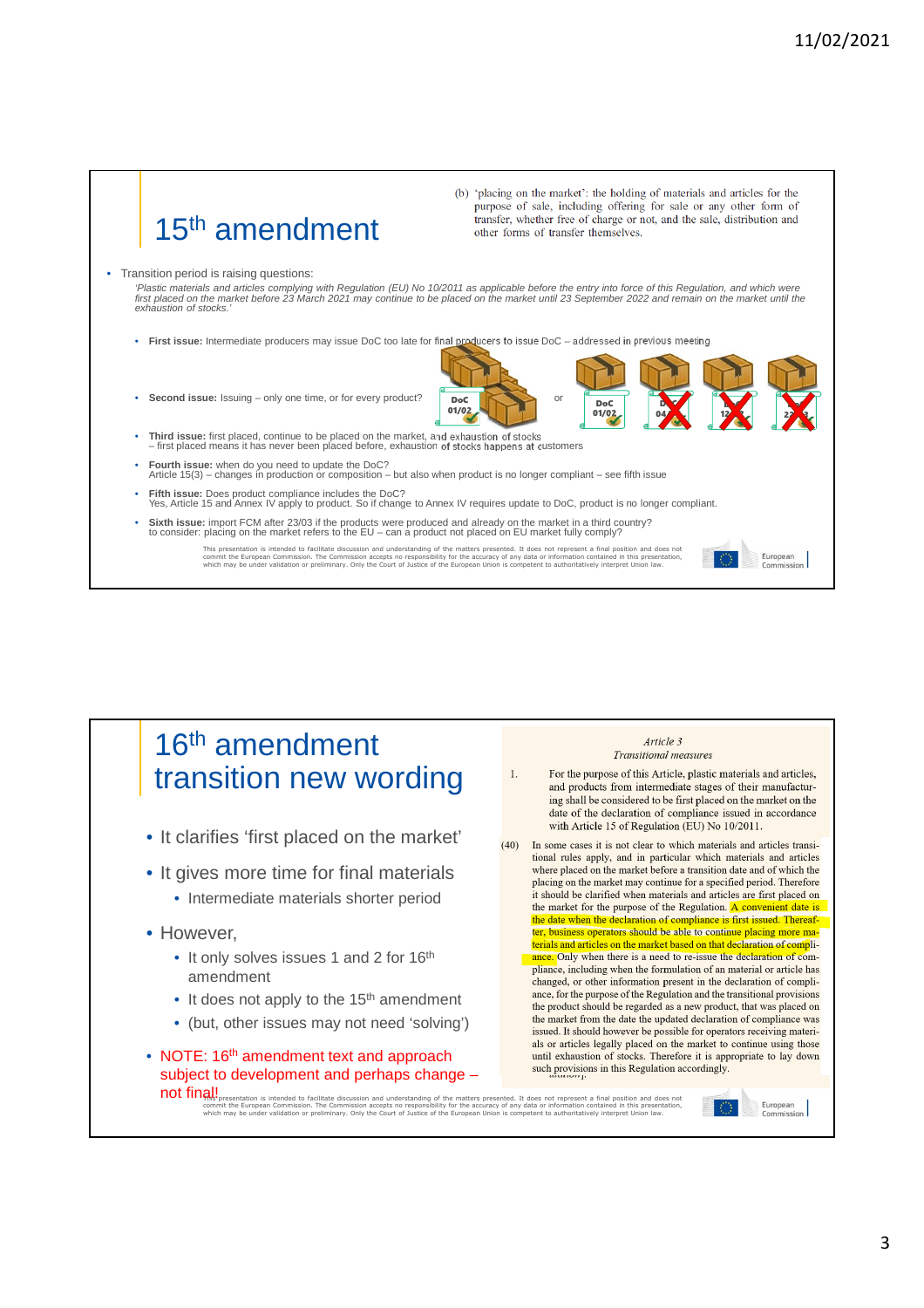



4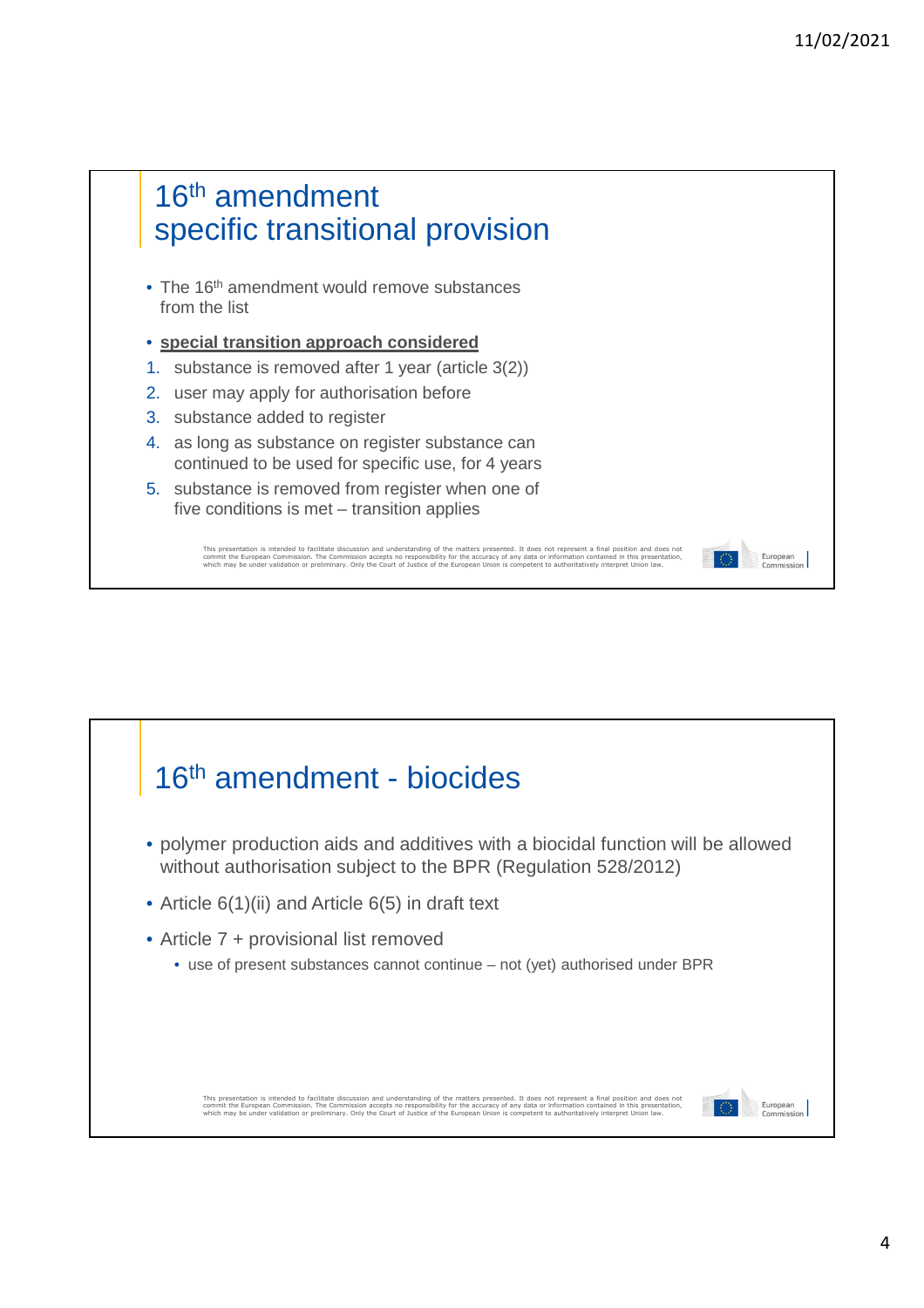

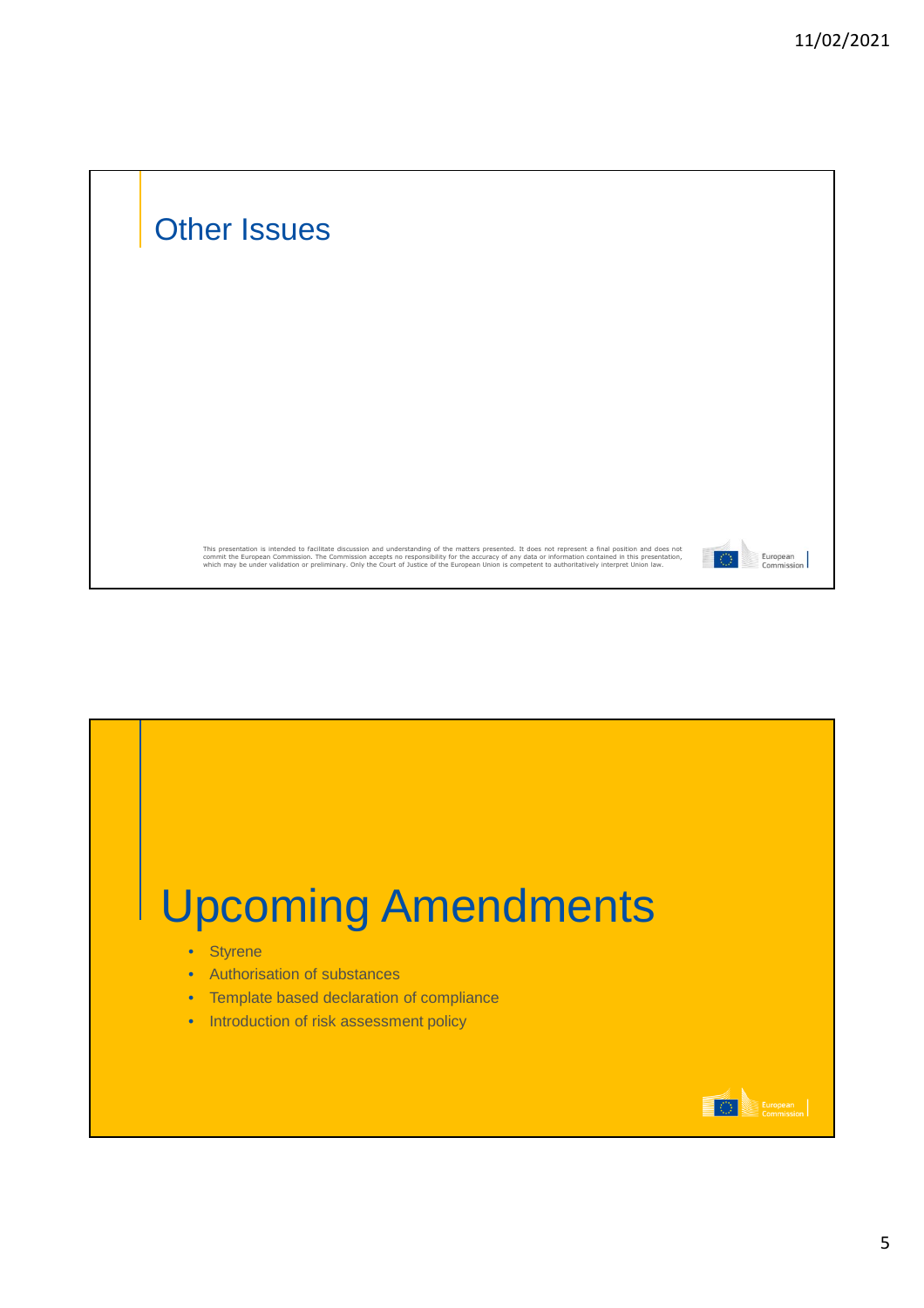European

# Styrene – the issue

- EFSA cannot exclude genotoxicity from oral consumption
	- Based on limited data set IARC monographs + industry exposure data
	- needs to study toxicology comprehensively, expected to take > 2 years.
- $\bullet$   $\rightarrow$  precautionary measure needed
	- No health based guidance value (such as TDI)  $\rightarrow$  exposure reduction
- Overall exposure ~ 24 µg/day
	- FCM 6 ug but with outliers exceeding 200 ug, not linked to specific styrenics
	- 20% allocation factor  $\rightarrow$  SML 5 µg/kg food
	- controls at that level cannot presently be achieved  $\rightarrow$  10  $\mu$ g/kg LoD
	- most styrene based plastics below 10  $\mu q/kq \rightarrow$  burden mostly limited to quality control

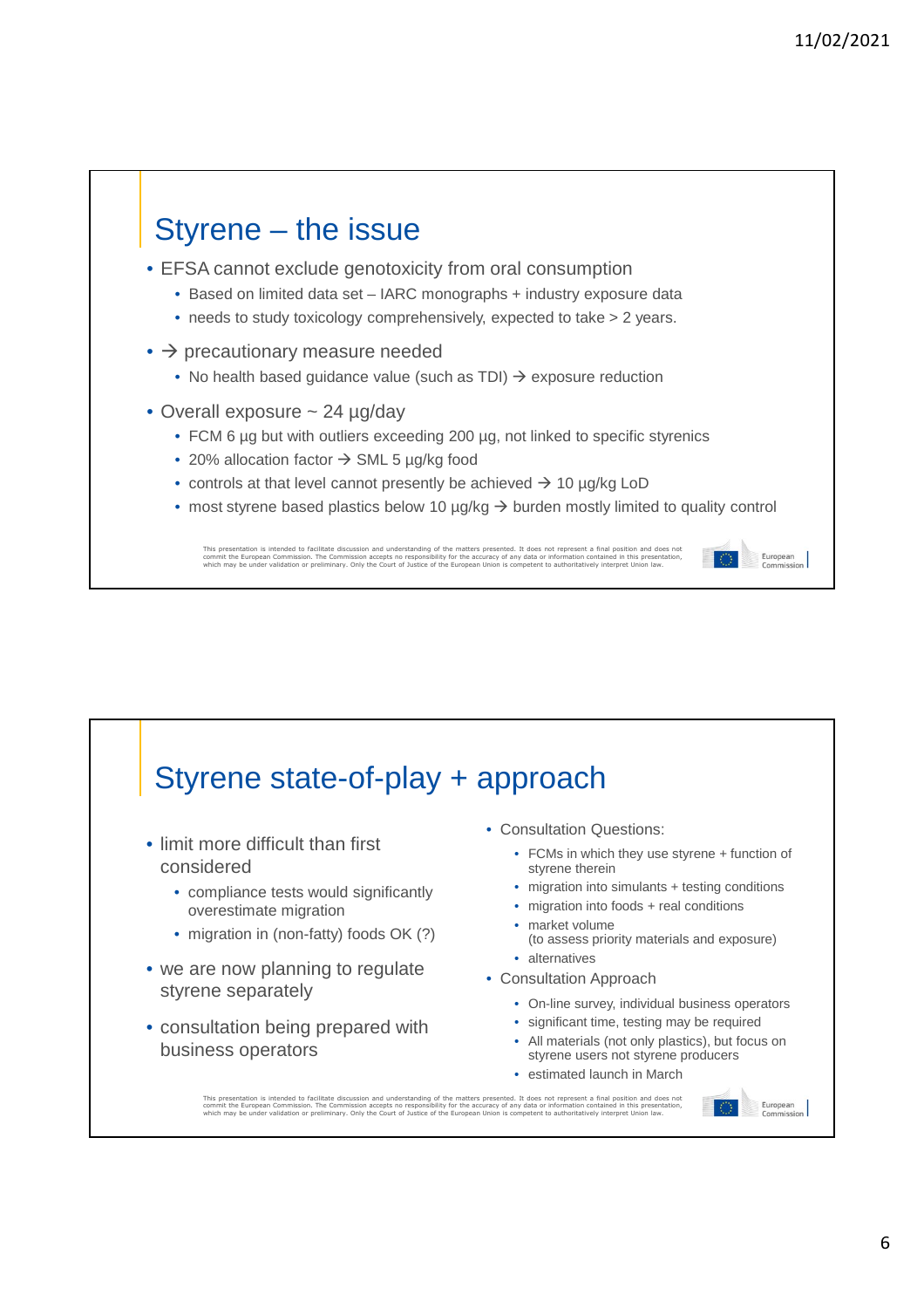

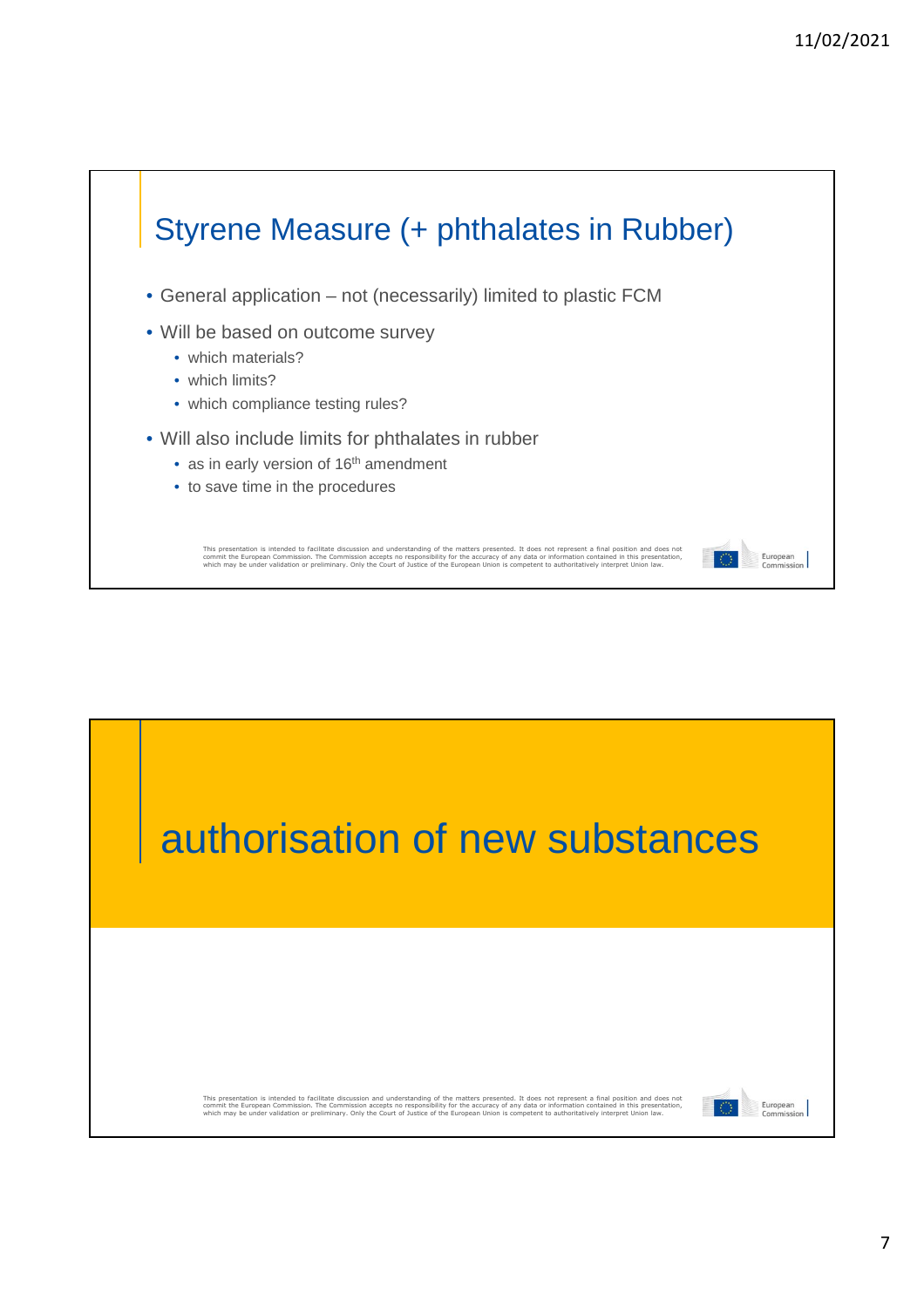

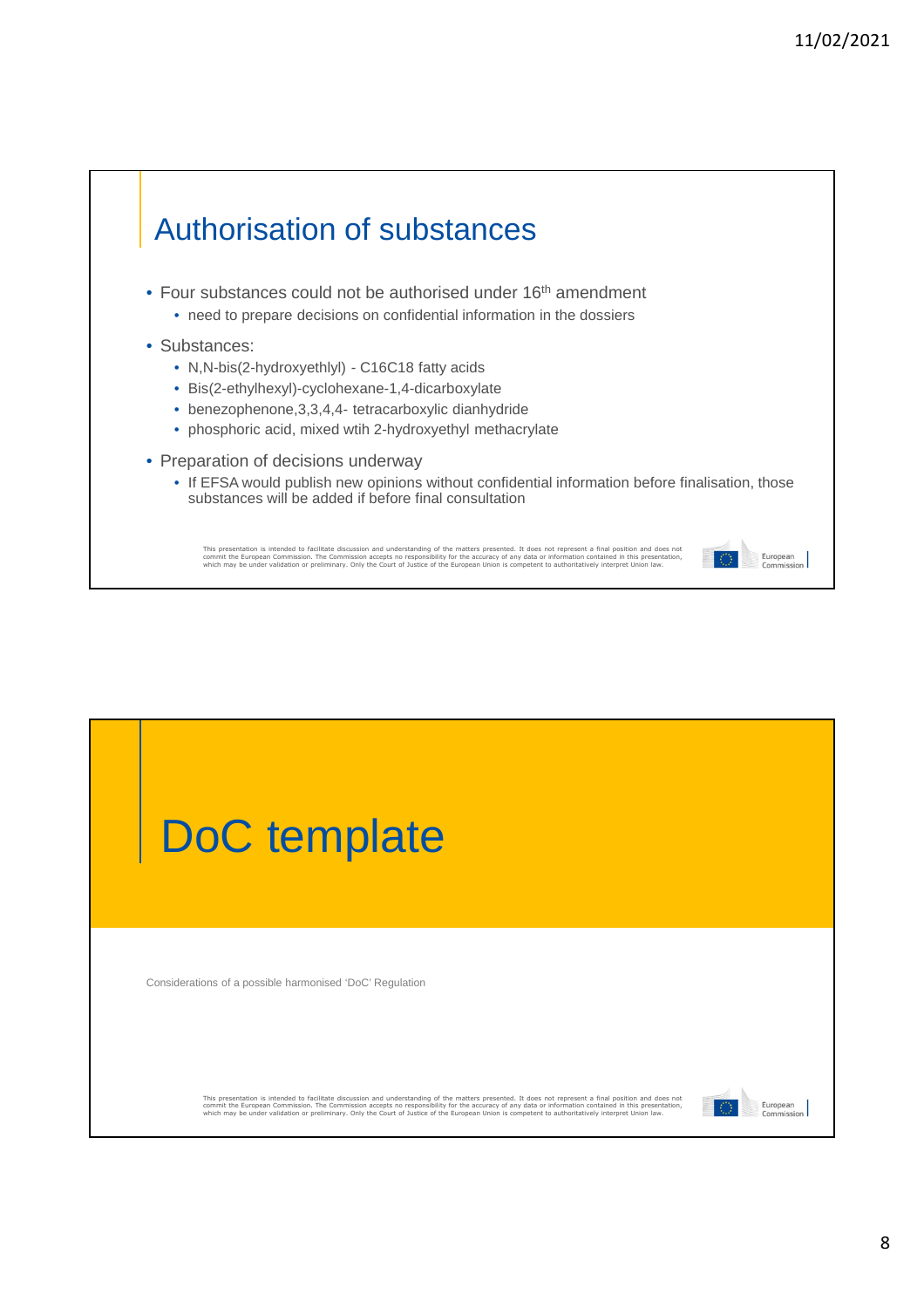European<br>Commission

# DoC Template

- Purpose of discussion is to decide course
- A: limit template to apply to recycled plastics and plastic
	- i.e. establish it under Regulations 282/2008 (being done) and 10/2011
	- immediate need is to combine primary (virgin) with secondary (recycled) plastic
- B: harmonise template for all FCM
	- also applicable to National legislation
	- also applicable to FCMs not subject to specific rules
	- rationale: many advantages related to compliance, straightforward, requested
	- option A could be problematic when combining materials (no more flexibility)

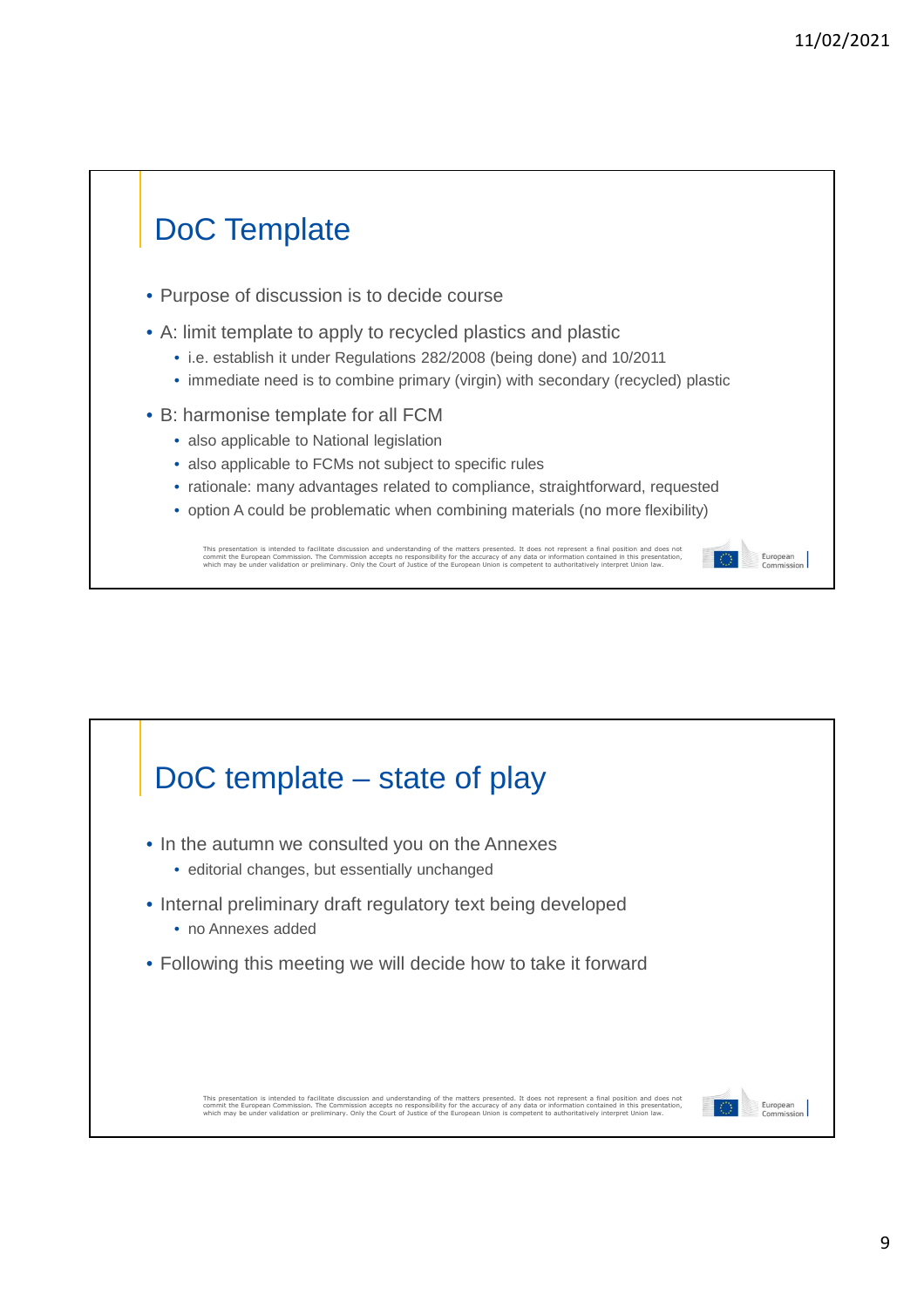## **Objectives** • To ensure coherent approach between R 10/2011 and R 282/2008 • needed for combining primary with secondary plastic • To greatly increase the quality of information in DoCs • no more 'disclaimers' • imports • To ensure business operators adequately verify compliance • To increase enforceability • To start towards digital DoCs – including digital exchange This presentation is intended to facilitate discussion and understanding of the matters presented. It does not<br>commit the European Commission. The Commission accepts no responsibility for the accuracy of any demark of the<br> European<br>Commissio

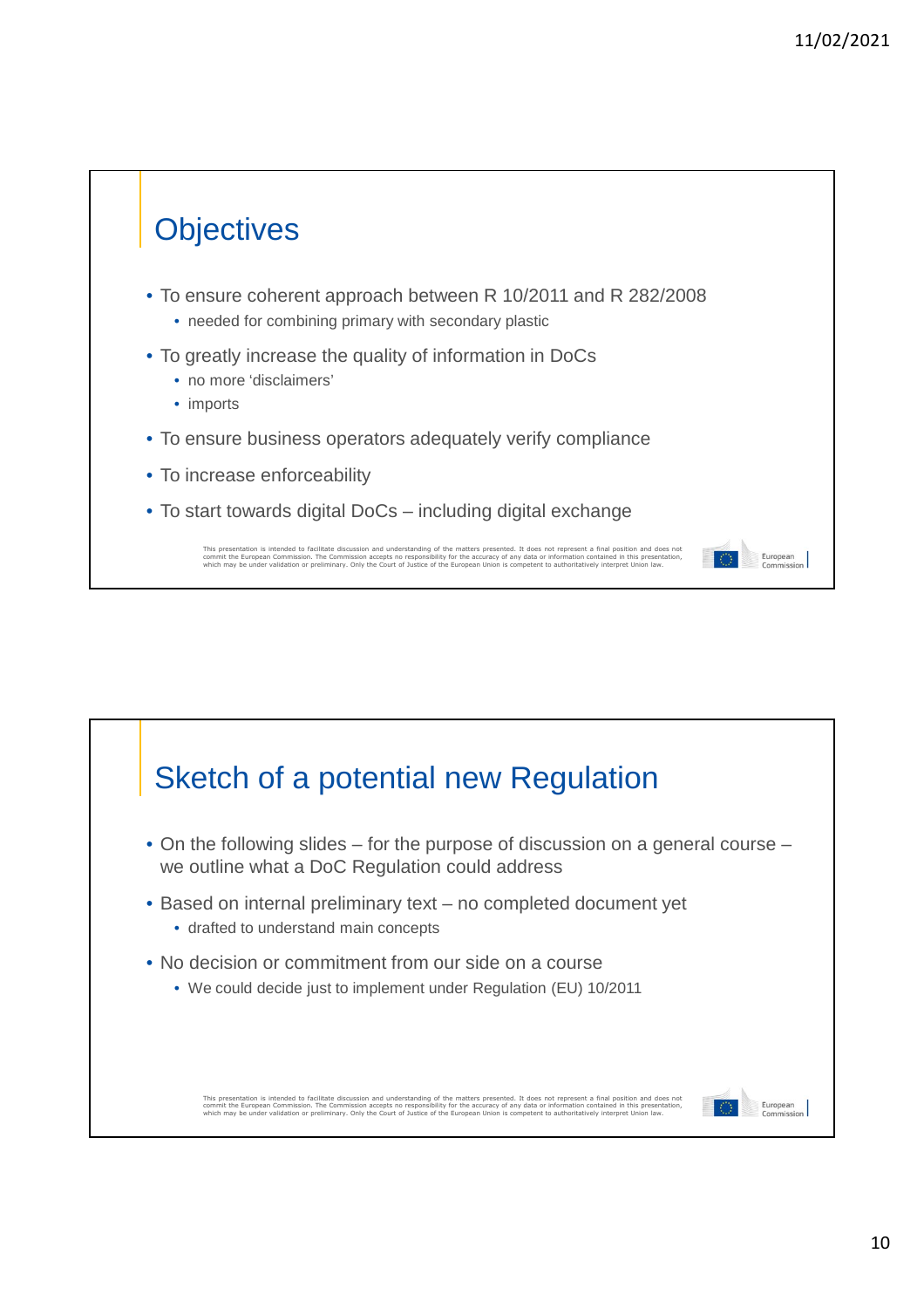European

# Basic Structure: 5 sections

#### • Sections:

- 1. Identification
- 2. Compliance information specific to material + pre-amble with rules
- 3. Information for the users of the product (including end-users) specific to material
- 4. Signature
- 5. Annexes
- Section 1, 4 and 5 the same for all FCM
- Section 2 and 3 set out under specific measures, whether Union or National
	- if not provided in Union or National rules the DoC Regulation will provide a default
	- (to declare compliance with Articles 3, 11(5) and 15 of R 1935/2004 + R 2023/2006 (GMP))
- Multiple instances of section 2 can be present in one Declaration of Compliance

|                                                                                                                                                                                                                                                                                                            |                                                                                                                                             |     | DECLARATION of COMPLIANCE with REGULATION (EU) 10/2011 |                     |                         |                                                                                                                                       |  |
|------------------------------------------------------------------------------------------------------------------------------------------------------------------------------------------------------------------------------------------------------------------------------------------------------------|---------------------------------------------------------------------------------------------------------------------------------------------|-----|--------------------------------------------------------|---------------------|-------------------------|---------------------------------------------------------------------------------------------------------------------------------------|--|
|                                                                                                                                                                                                                                                                                                            |                                                                                                                                             |     |                                                        |                     |                         | I, the undersigned in section 4 declare in name of JADD NAME OF Manufacturerl as identified in section 1.1, that the plastic material |  |
|                                                                                                                                                                                                                                                                                                            | identified in section 1.2 was produced in accordance with Regulation (EU) No 10/2011. The product to which this declaration applies         |     |                                                        |                     |                         |                                                                                                                                       |  |
|                                                                                                                                                                                                                                                                                                            | is suitable for use in contact with food, provided it is used in accordance with the restrictions set out section 3 of this declaration, to |     |                                                        |                     |                         |                                                                                                                                       |  |
| <b>Section 1</b>                                                                                                                                                                                                                                                                                           | which purpose I provided adequate instructions in this declaration, and labelling on the product.                                           |     |                                                        |                     |                         |                                                                                                                                       |  |
|                                                                                                                                                                                                                                                                                                            | Hereby I declare the contents of this declaration is correct to the best of my knowledge and in compliance with Regulation (EU) No          |     |                                                        |                     |                         |                                                                                                                                       |  |
|                                                                                                                                                                                                                                                                                                            | 10/2011.                                                                                                                                    |     |                                                        |                     |                         |                                                                                                                                       |  |
|                                                                                                                                                                                                                                                                                                            | Section 1 Identification                                                                                                                    |     |                                                        |                     |                         |                                                                                                                                       |  |
|                                                                                                                                                                                                                                                                                                            |                                                                                                                                             |     |                                                        |                     |                         |                                                                                                                                       |  |
|                                                                                                                                                                                                                                                                                                            | 1.1 Manufacturer                                                                                                                            |     | 1.2 Plastic product                                    |                     | 1.3 competent authority |                                                                                                                                       |  |
|                                                                                                                                                                                                                                                                                                            | 1.1.1                                                                                                                                       | 50  | 1.2.1                                                  | 50                  | 1.3.1                   | 50                                                                                                                                    |  |
|                                                                                                                                                                                                                                                                                                            | name                                                                                                                                        |     | tradename /                                            |                     | name                    |                                                                                                                                       |  |
|                                                                                                                                                                                                                                                                                                            |                                                                                                                                             |     | designation                                            | $\Box$ Intermediate | 1.3.2 address           |                                                                                                                                       |  |
|                                                                                                                                                                                                                                                                                                            | 1.1.2                                                                                                                                       | 100 | 1.2.2                                                  |                     |                         | 100                                                                                                                                   |  |
|                                                                                                                                                                                                                                                                                                            | address                                                                                                                                     |     | Production stage                                       | $\Box$ final*       |                         |                                                                                                                                       |  |
|                                                                                                                                                                                                                                                                                                            |                                                                                                                                             |     |                                                        | (check one)         |                         |                                                                                                                                       |  |
|                                                                                                                                                                                                                                                                                                            | 1.1.3                                                                                                                                       | 50  | 1.2.3 other info                                       | 100                 | 1.3.3 country or        | 50                                                                                                                                    |  |
|                                                                                                                                                                                                                                                                                                            | country                                                                                                                                     |     | identifying the                                        |                     | region                  |                                                                                                                                       |  |
|                                                                                                                                                                                                                                                                                                            |                                                                                                                                             |     | product                                                |                     |                         |                                                                                                                                       |  |
|                                                                                                                                                                                                                                                                                                            |                                                                                                                                             |     | (add image or other                                    |                     |                         |                                                                                                                                       |  |
|                                                                                                                                                                                                                                                                                                            |                                                                                                                                             |     | additional information                                 |                     |                         |                                                                                                                                       |  |
| the identity and address of the<br>(2)                                                                                                                                                                                                                                                                     |                                                                                                                                             |     | to annex in section 5)                                 |                     |                         |                                                                                                                                       |  |
| business operator which manufactures or                                                                                                                                                                                                                                                                    |                                                                                                                                             |     |                                                        |                     |                         |                                                                                                                                       |  |
| imports the plastic materials or articles or                                                                                                                                                                                                                                                               |                                                                                                                                             |     |                                                        |                     |                         |                                                                                                                                       |  |
| products from intermediate stages of                                                                                                                                                                                                                                                                       |                                                                                                                                             |     |                                                        |                     |                         |                                                                                                                                       |  |
| their manufacturing or the substances                                                                                                                                                                                                                                                                      |                                                                                                                                             |     |                                                        |                     | 1.3.4 reg. number       | 50                                                                                                                                    |  |
| intended for the manufacturing of those                                                                                                                                                                                                                                                                    |                                                                                                                                             |     |                                                        |                     |                         |                                                                                                                                       |  |
| materials and articles:                                                                                                                                                                                                                                                                                    | (note $-$ section 2 of Annex IV is omitted $-$ is there really a need for this $-$ can this be done differently?)                           |     |                                                        |                     |                         |                                                                                                                                       |  |
| This presentation is intended to facilitate discussion and understanding of the matters presented. It does not represent a final position and does not                                                                                                                                                     |                                                                                                                                             |     |                                                        |                     |                         |                                                                                                                                       |  |
| commit the European Commission. The Commission accepts no responsibility for the accuracy of any data or information contained in this presentation,<br>which may be under validation or preliminary. Only the Court of Justice of the European Union is competent to authoritatively interpret Union law. |                                                                                                                                             |     |                                                        |                     |                         | O<br>European<br>Commission                                                                                                           |  |
|                                                                                                                                                                                                                                                                                                            |                                                                                                                                             |     |                                                        |                     |                         |                                                                                                                                       |  |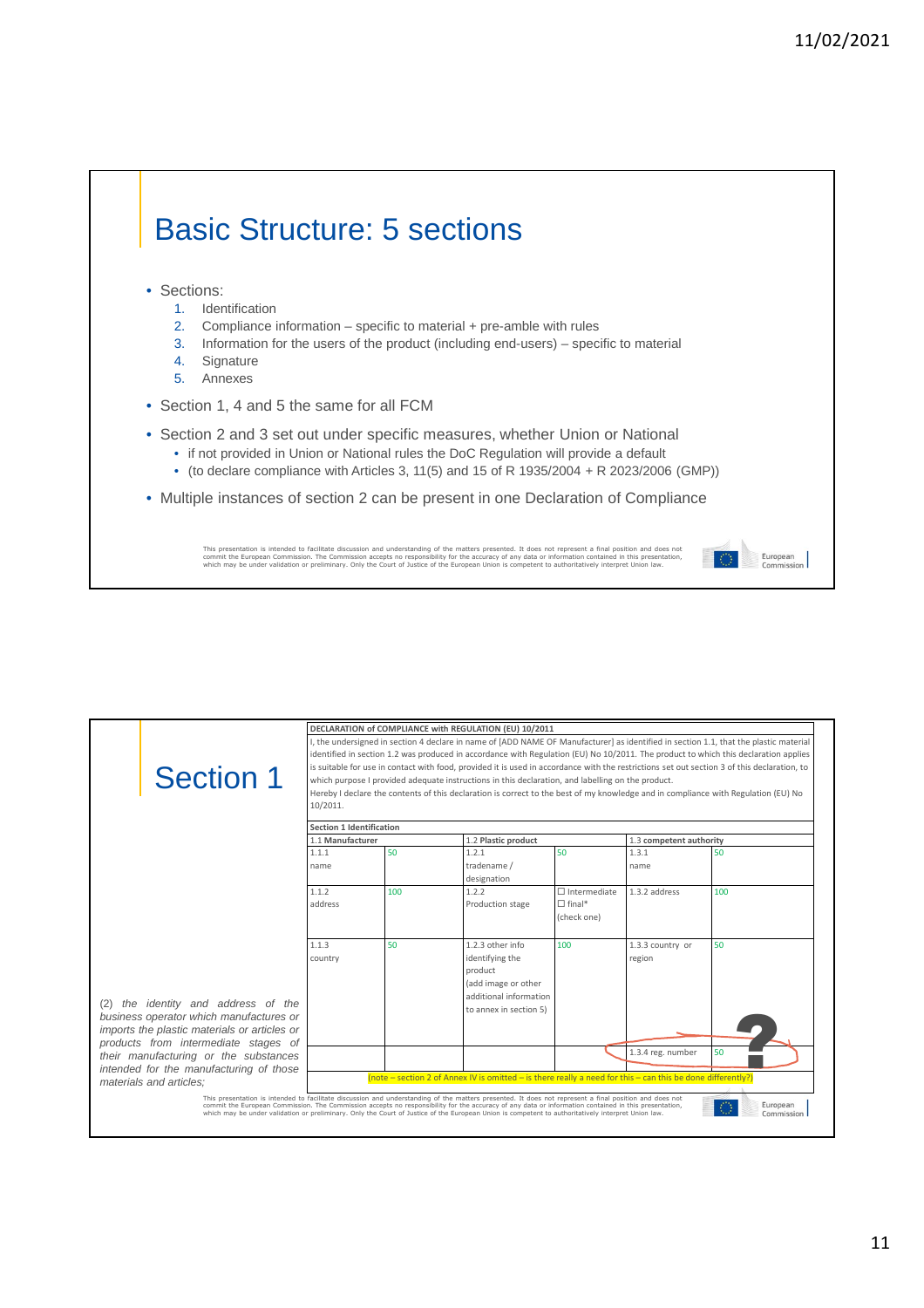|                      |                                                           | multiple sections 2 possible in one DoC                                                                                                                           |                                                                                                                                                                                                                                       |  |  |
|----------------------|-----------------------------------------------------------|-------------------------------------------------------------------------------------------------------------------------------------------------------------------|---------------------------------------------------------------------------------------------------------------------------------------------------------------------------------------------------------------------------------------|--|--|
|                      | Section 2: Compliance information                         |                                                                                                                                                                   |                                                                                                                                                                                                                                       |  |  |
| 2.1 general<br>2.1.1 | $\square$ yes                                             | 1935/2004;                                                                                                                                                        | the plastic materials or articles, products from intermediate stages of<br>manufacture or the substances meet the relevant requirements laid down in<br>this Regulation and in Article 3, 11(5), 15 and 17 of Regulation (EC) No      |  |  |
| 2.1.2                | $\square$ yes<br>$\Box N/A$                               |                                                                                                                                                                   | when a functional barrier is used in a multi-layer material or article, the<br>confirmation that the material or article complies with the requirements of<br>Article 13(2), (3) and (4) or Article 14(2) and (3) of this Regulation. |  |  |
|                      | 2.2 Specifications on the use of the material or article: |                                                                                                                                                                   |                                                                                                                                                                                                                                       |  |  |
| 2.2.1                | contact                                                   | type or types of food with which it is intended to be put in                                                                                                      | 100                                                                                                                                                                                                                                   |  |  |
| 2.2.2                | with the food:                                            | time and temperature of treatment and storage in contact                                                                                                          | 100                                                                                                                                                                                                                                   |  |  |
| 2.2.3                |                                                           | the highest food contact surface area to volume ratio for<br>which compliance has been verified in accordance with<br>Article 17 and 18 or equivalent information | 100                                                                                                                                                                                                                                   |  |  |
| 2.2.4                | Limitations on use in final products                      |                                                                                                                                                                   | 100                                                                                                                                                                                                                                   |  |  |
| 2.2.5                | Other relevant specifications                             |                                                                                                                                                                   | 100                                                                                                                                                                                                                                   |  |  |

## Section 3– Specific to material, here plastic single section 3 in one DoC

|       | Section 3: instructions and information to users of the product         |                                                                                                                  |   |                                                                      |  |  |
|-------|-------------------------------------------------------------------------|------------------------------------------------------------------------------------------------------------------|---|----------------------------------------------------------------------|--|--|
| 3.1   | Instructions to converters - leave fields empty or indicate N/A if none |                                                                                                                  |   |                                                                      |  |  |
| 3.1.1 | Maximum use                                                             |                                                                                                                  | % | (% recycled material in final/intermediate material, if any maximum) |  |  |
|       | (%)                                                                     |                                                                                                                  |   |                                                                      |  |  |
| 3.1.2 | Restrictions of                                                         | 500                                                                                                              |   |                                                                      |  |  |
|       | $use**$                                                                 |                                                                                                                  |   |                                                                      |  |  |
| 3.1.3 | Other                                                                   | 500                                                                                                              |   |                                                                      |  |  |
|       | instructions                                                            |                                                                                                                  |   |                                                                      |  |  |
| 3.2   |                                                                         | Instructions to users further down the supply chain, including end users - leave fields empty or indicate N/A if |   |                                                                      |  |  |
|       | none                                                                    |                                                                                                                  |   |                                                                      |  |  |
| 3.2.1 | Restrictions of                                                         | 500                                                                                                              |   |                                                                      |  |  |
|       | $use**$                                                                 |                                                                                                                  |   |                                                                      |  |  |
| 3.2.2 | Summary of                                                              | 500                                                                                                              |   |                                                                      |  |  |
|       | labelling                                                               |                                                                                                                  |   |                                                                      |  |  |
| 3.2.3 | Other                                                                   | 500                                                                                                              |   |                                                                      |  |  |
|       | instructions                                                            |                                                                                                                  |   |                                                                      |  |  |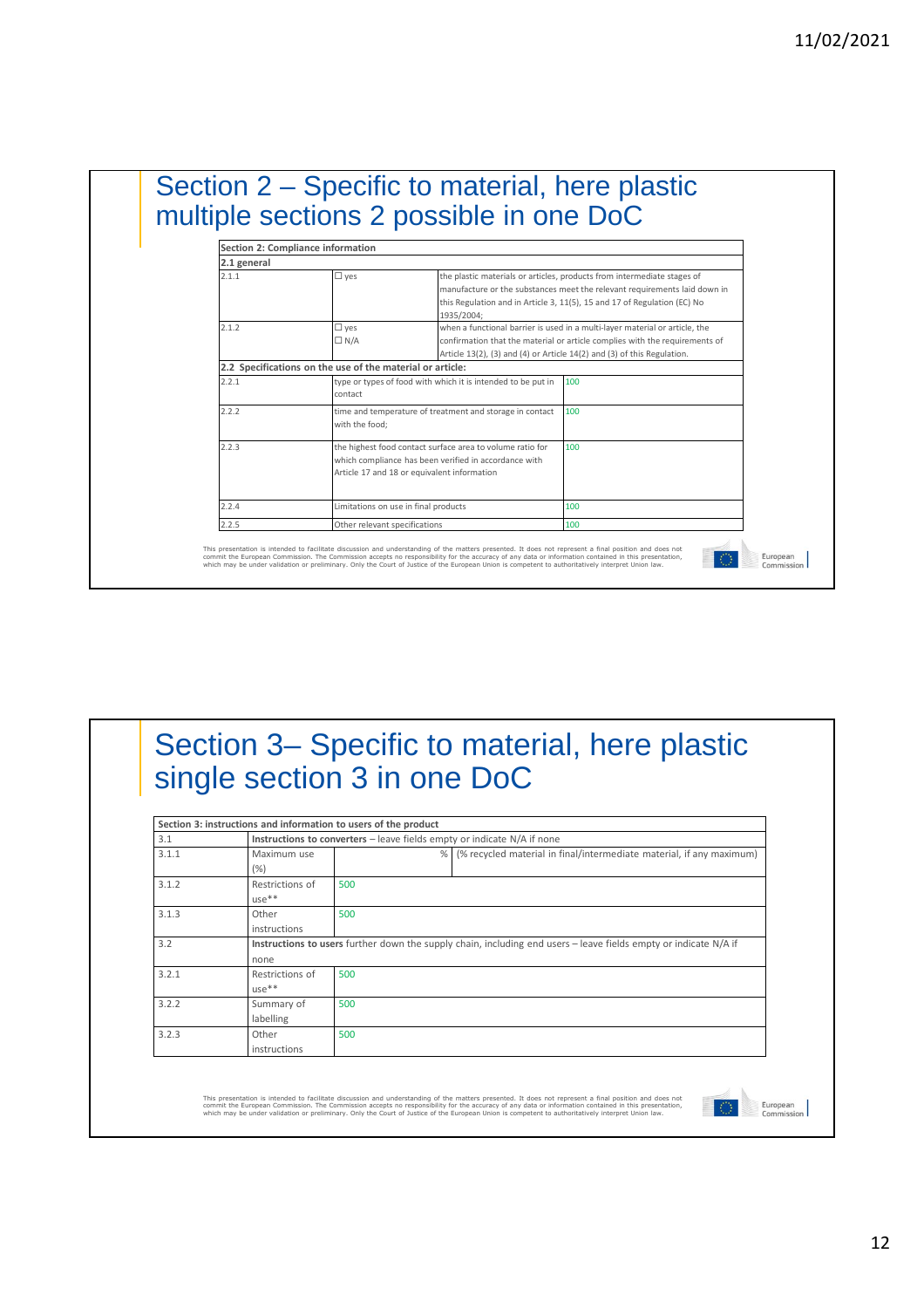| Section 4 and 5                                  |                                                                                                                     |
|--------------------------------------------------|---------------------------------------------------------------------------------------------------------------------|
| <b>Section 4: Signature</b>                      |                                                                                                                     |
| 4.1 Signature                                    |                                                                                                                     |
| (Add Signature, place, company                   |                                                                                                                     |
| stamp)                                           |                                                                                                                     |
| 4.2 Name of person signing                       | 50                                                                                                                  |
| 4.3 Date of the declaration                      |                                                                                                                     |
|                                                  | <b>5 Annexes</b> – in case the maximum field length is too short add additional information, please add that to the |
| annex fields below - add a line for every field. |                                                                                                                     |
| Field                                            | Information                                                                                                         |
| X.y.z                                            | (unlimited field length, however, per field not more than two pages should be                                       |
|                                                  | used, images/graphs/tables may be added as required)                                                                |

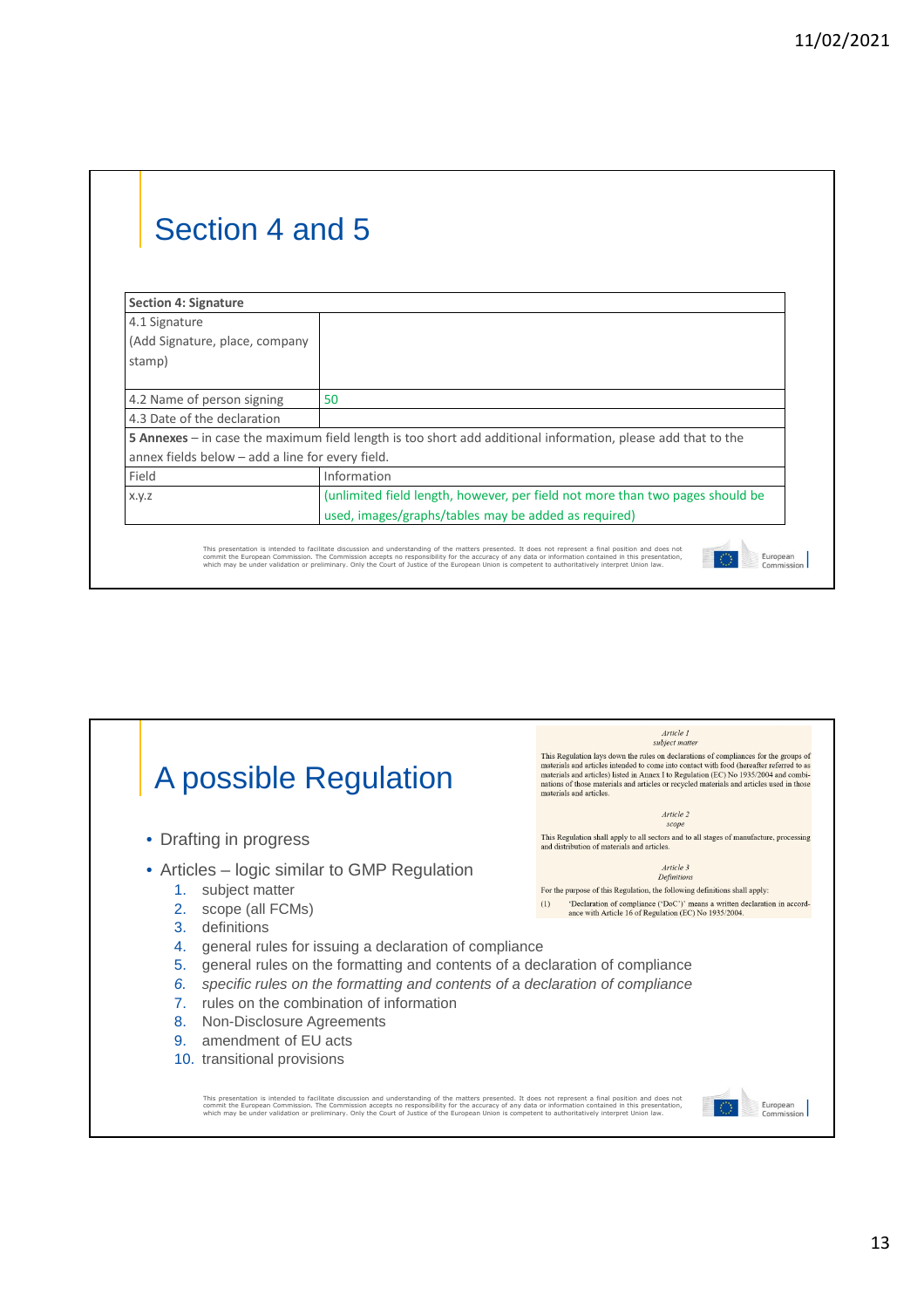

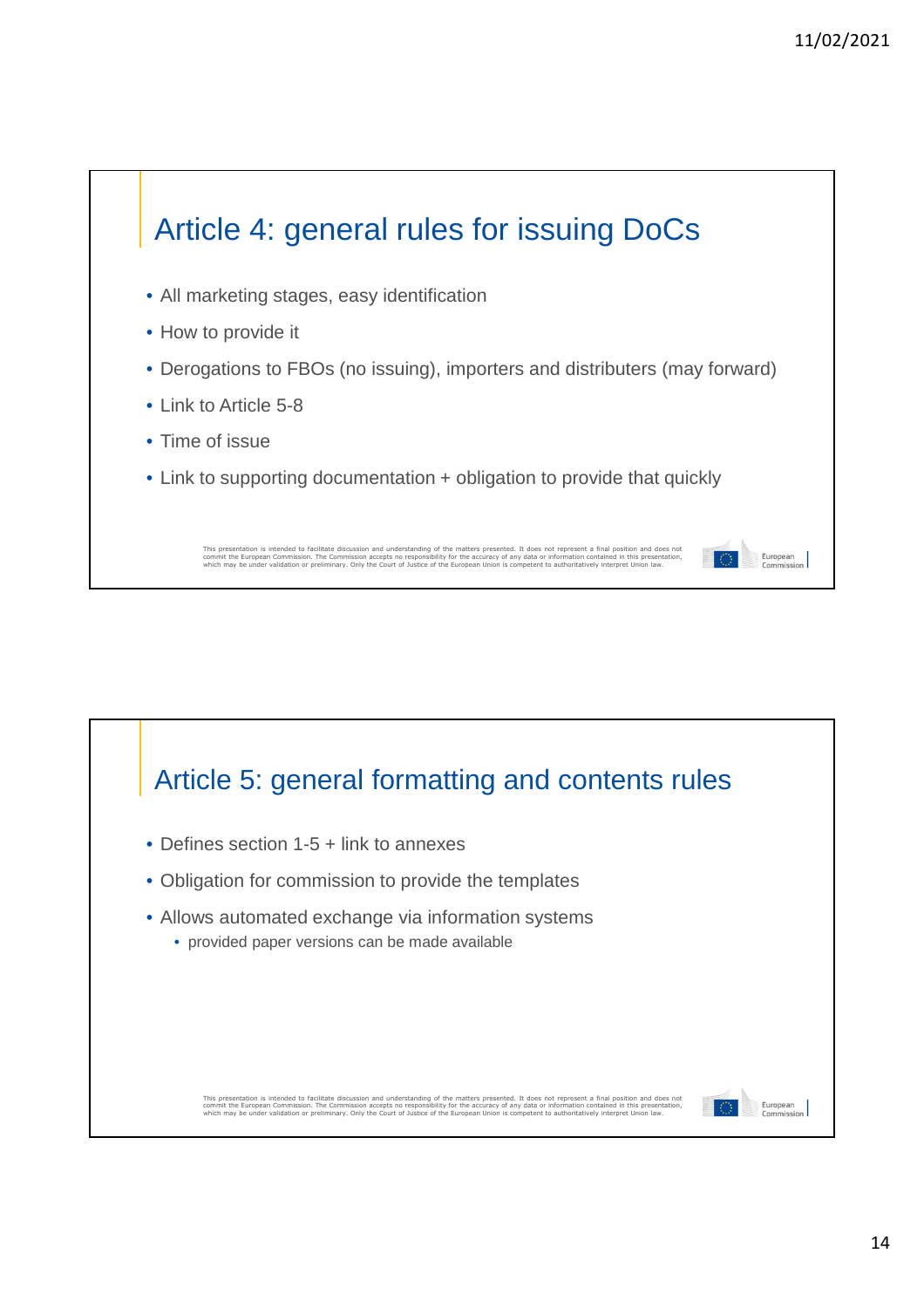

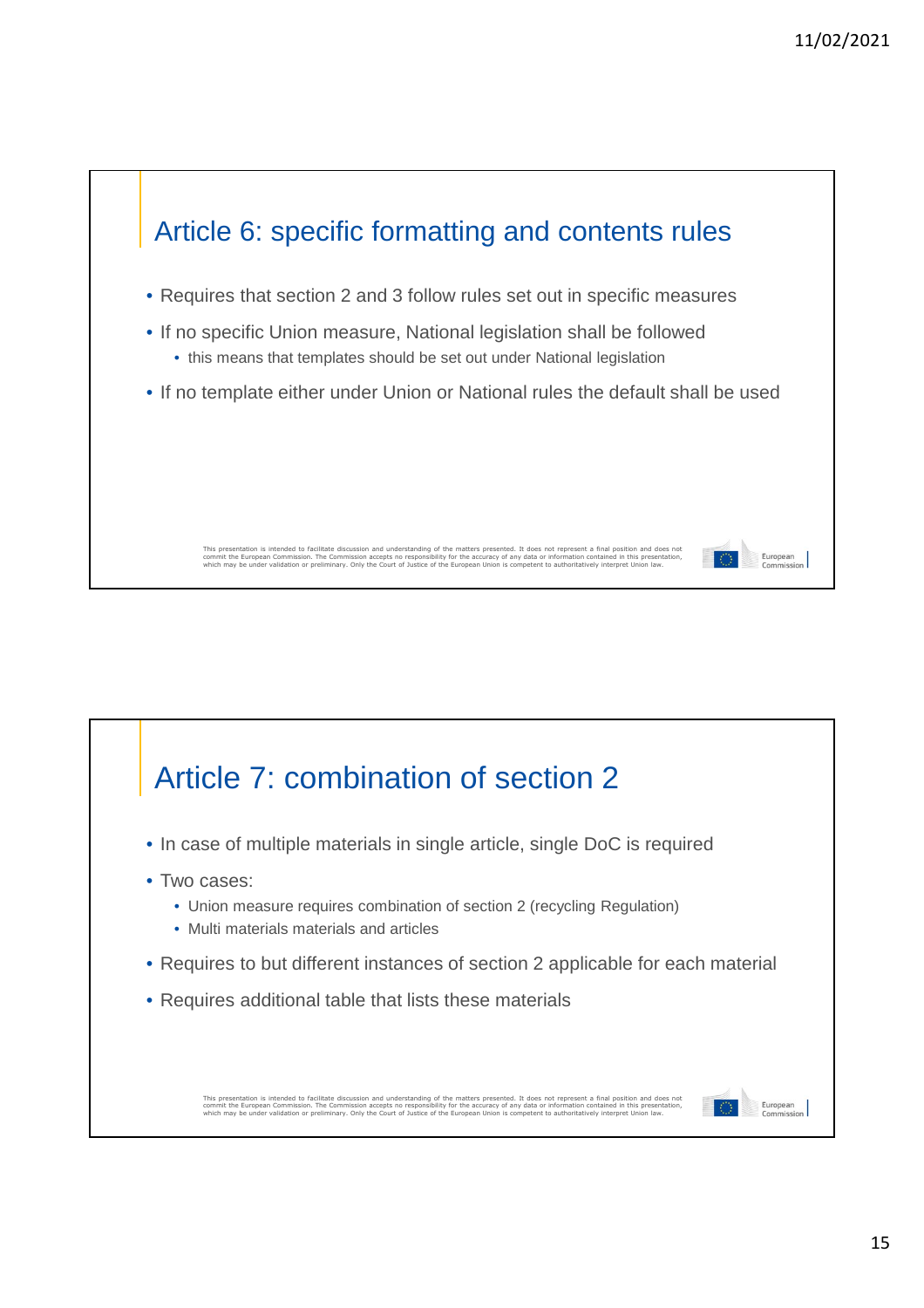

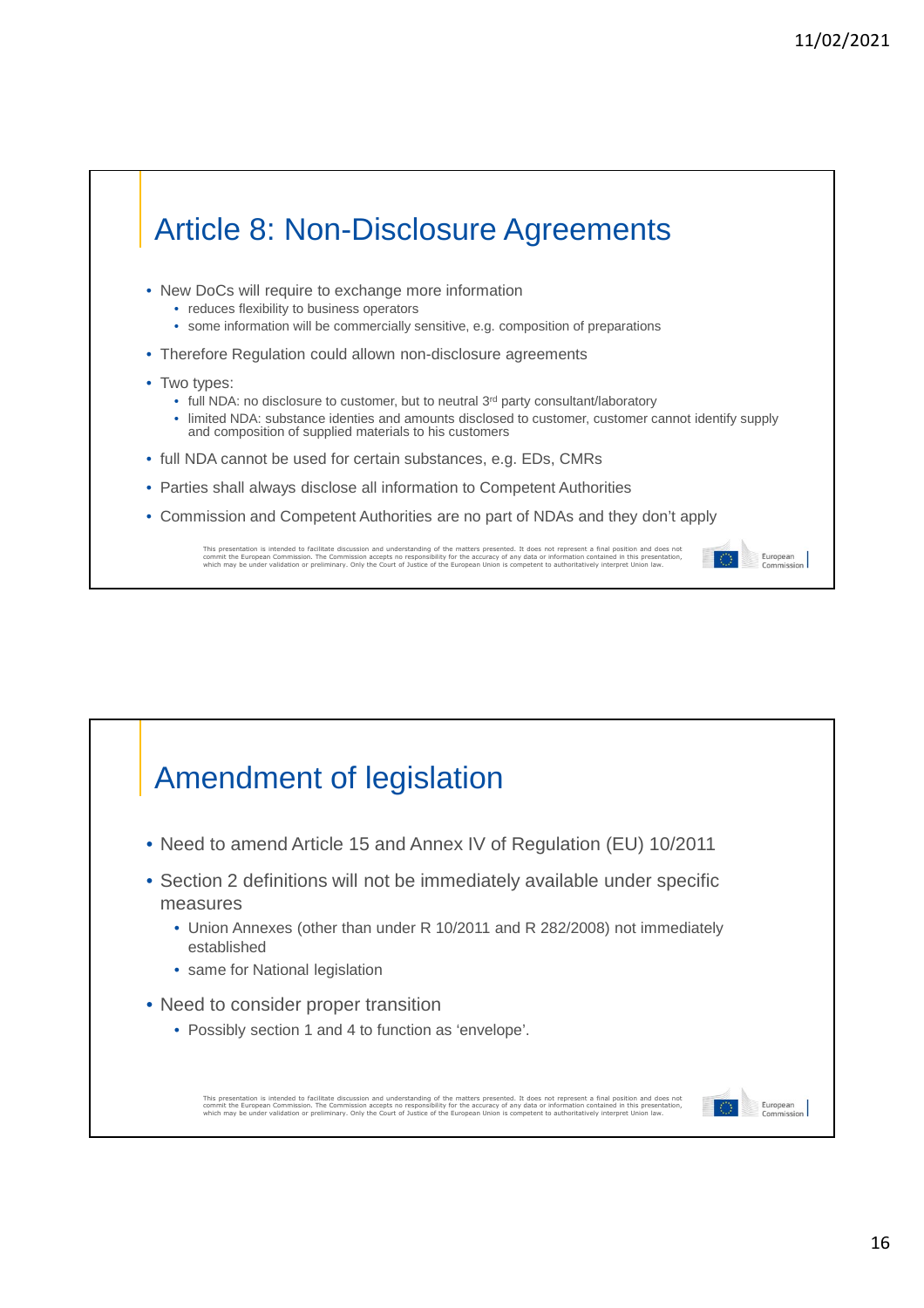

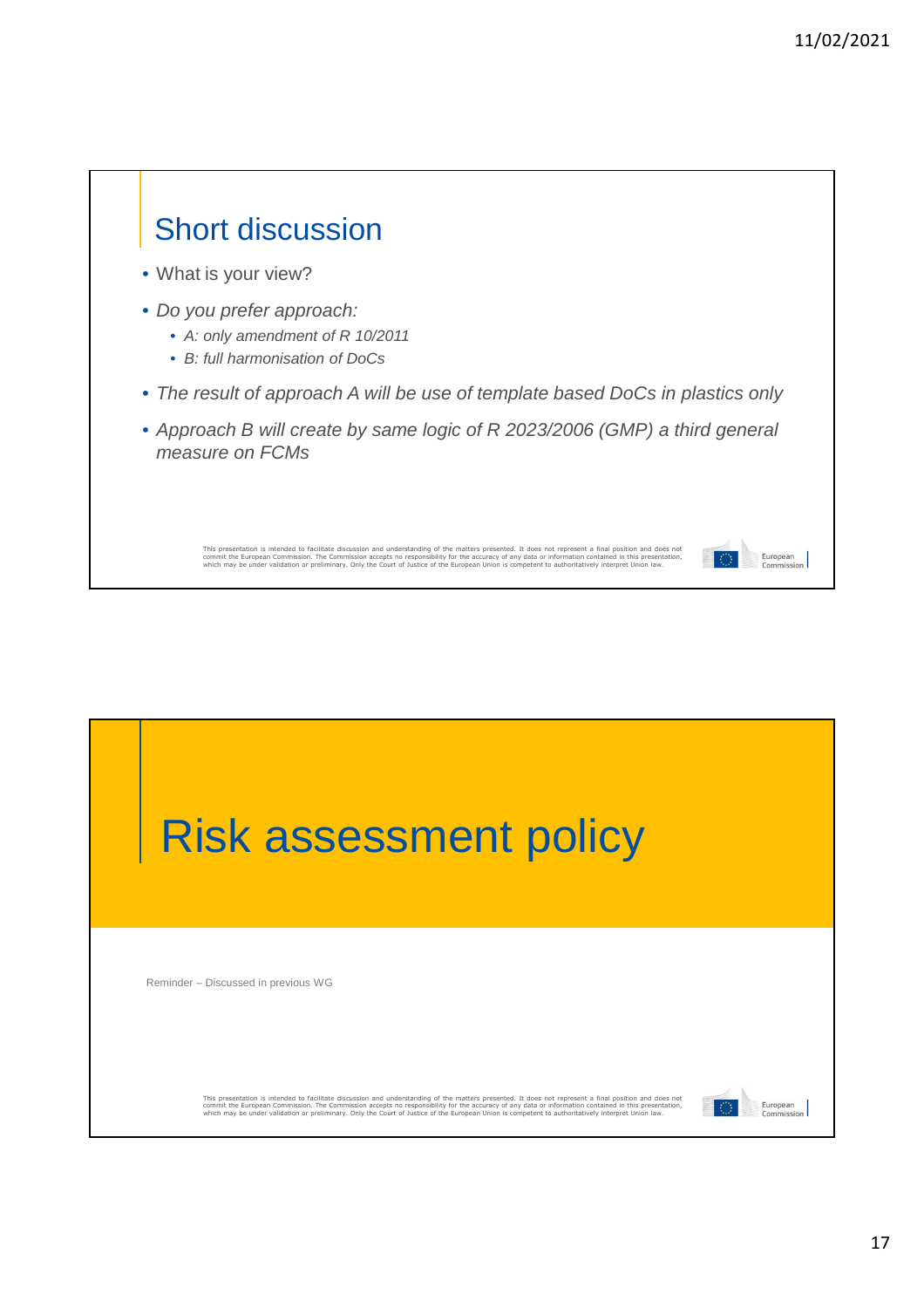European

### Risk Assessment Policy ('RAP') *'…RISK ASSESSMENT POLICY*

- Presently unclear mandate for risk assessment
- Discussion with EFSA whether to define a RM **Policy**
- Basis is Codex Manual

*13. Determination of risk assessment policy should be included as a specific component of risk management.*

*14. Risk assessment policy should be established by risk managers in advance of risk assessment, in consultation with risk assessors and all other interested parties. This procedure aims at ensuring that the risk assessment is systematic, complete, unbiased and transparent.*

*15. The mandate given by risk managers to risk assessors should be as clear as possible.*

*16. Where necessary, risk managers should ask risk assessors to evaluate the potential changes in risk resulting from different risk management options.*

#### *RISK ASSESSMENT*

*17. The scope and purpose of the particular risk assessment being carried out should be clearly stated and in accordance with risk assessment policy. The output form and possible alternative outputs of the risk assessment should be defined…'*

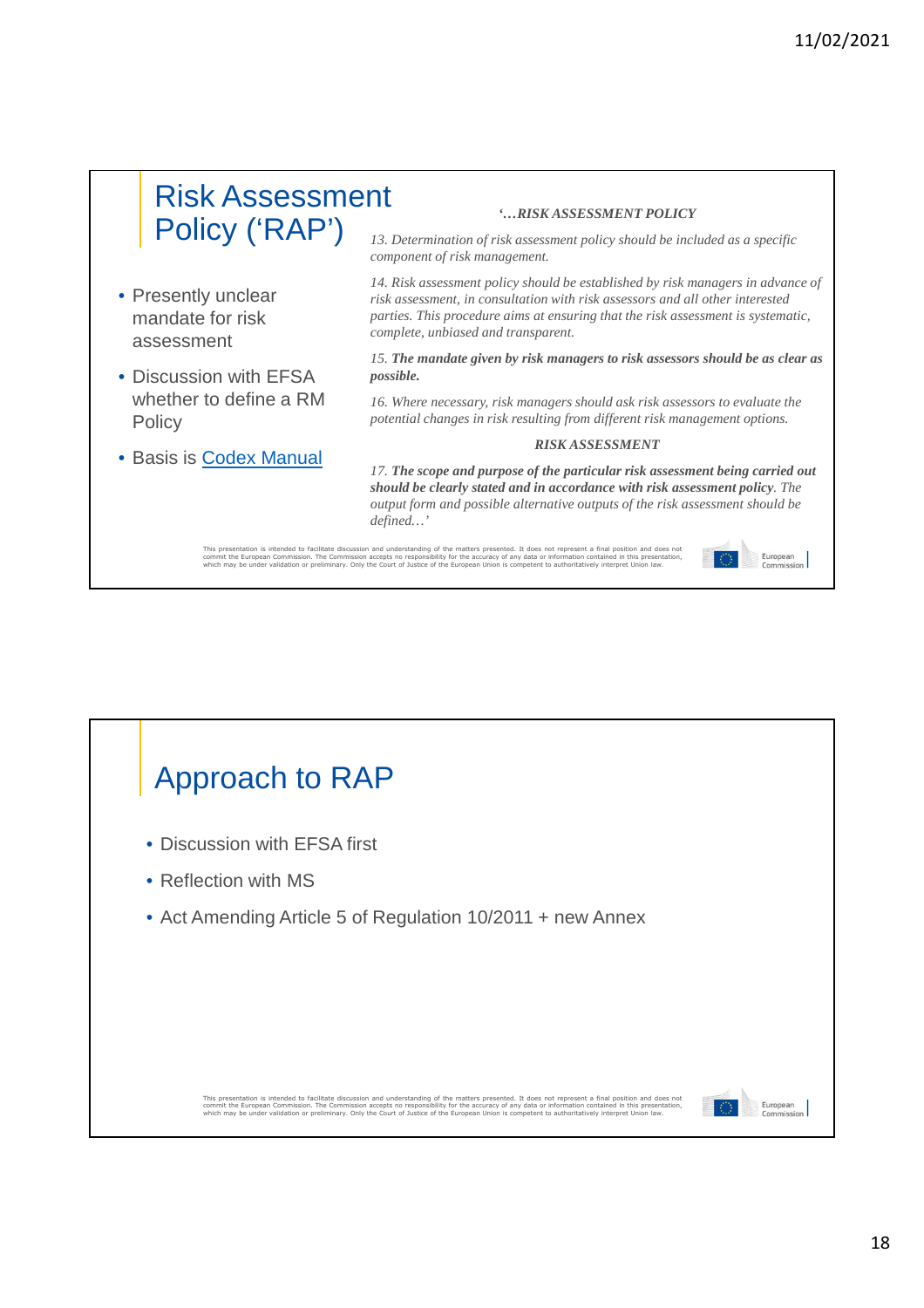

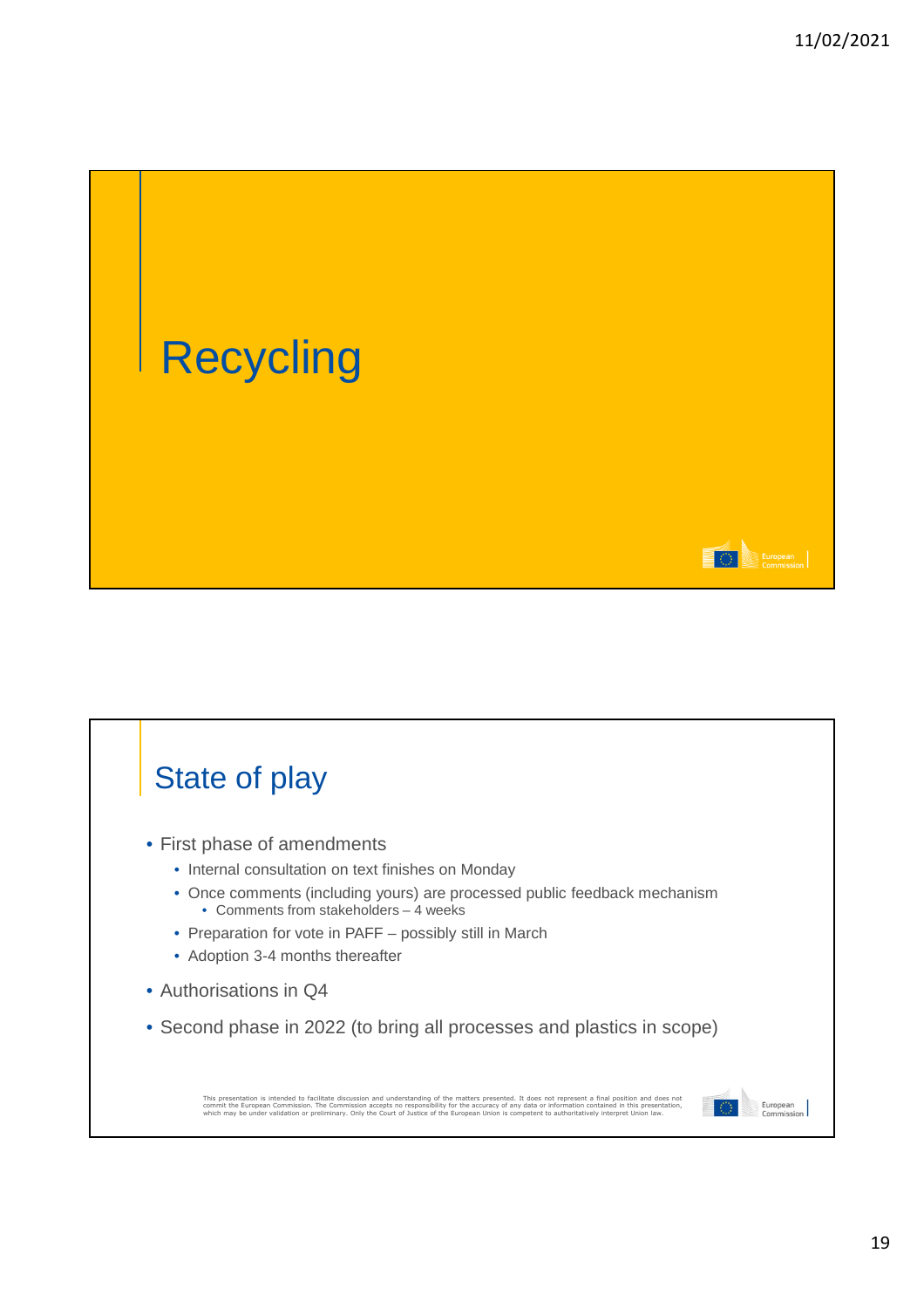